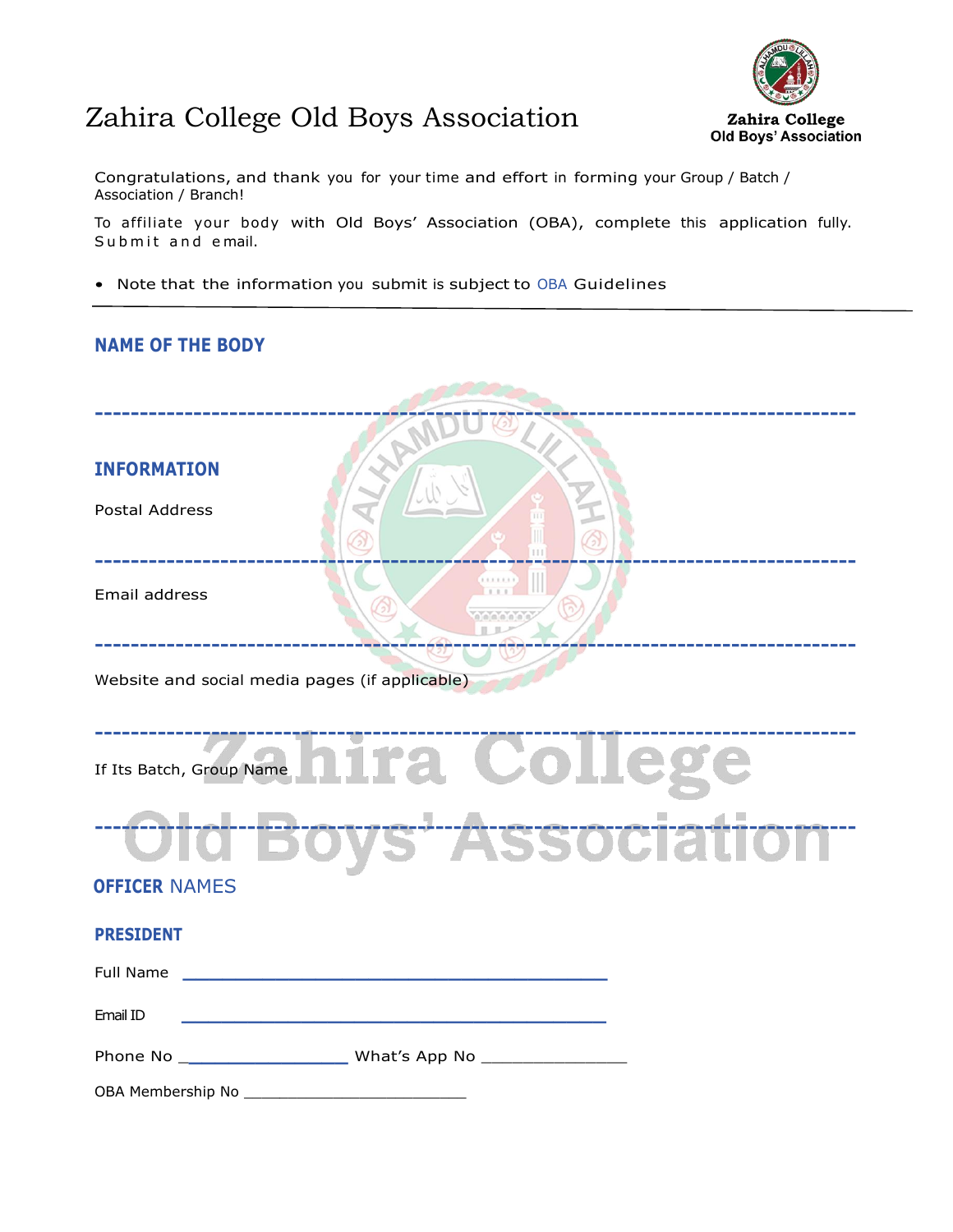## **SECREATRY**

| Full Name                                               |                                                                                        |  |  |
|---------------------------------------------------------|----------------------------------------------------------------------------------------|--|--|
| Email ID                                                |                                                                                        |  |  |
|                                                         |                                                                                        |  |  |
|                                                         |                                                                                        |  |  |
| <b>TRESURER</b>                                         |                                                                                        |  |  |
| Full Name                                               | <u> 1989 - Johann Stoff, amerikansk politiker (d. 1989)</u>                            |  |  |
| Email ID                                                |                                                                                        |  |  |
|                                                         |                                                                                        |  |  |
| OBA Membership No ______________                        |                                                                                        |  |  |
| <b>MEMBERS DETAILS</b>                                  |                                                                                        |  |  |
| No of Members                                           |                                                                                        |  |  |
| Members are required to subscribe their OBA membership. |                                                                                        |  |  |
| <b>AFFILIATION FEE</b>                                  |                                                                                        |  |  |
|                                                         |                                                                                        |  |  |
| Fee is being paid by:                                   |                                                                                        |  |  |
|                                                         | o Cheque o Money order o Fiscal agent o Bank transfer to OBA account.                  |  |  |
| o Other                                                 |                                                                                        |  |  |
|                                                         | If you are paying by Cheque, please have the check in favor of Zahira College Old Boys |  |  |
| Association.                                            |                                                                                        |  |  |

**PLEASE ATTACH CHECK OR PROOF OF PAYMENT**